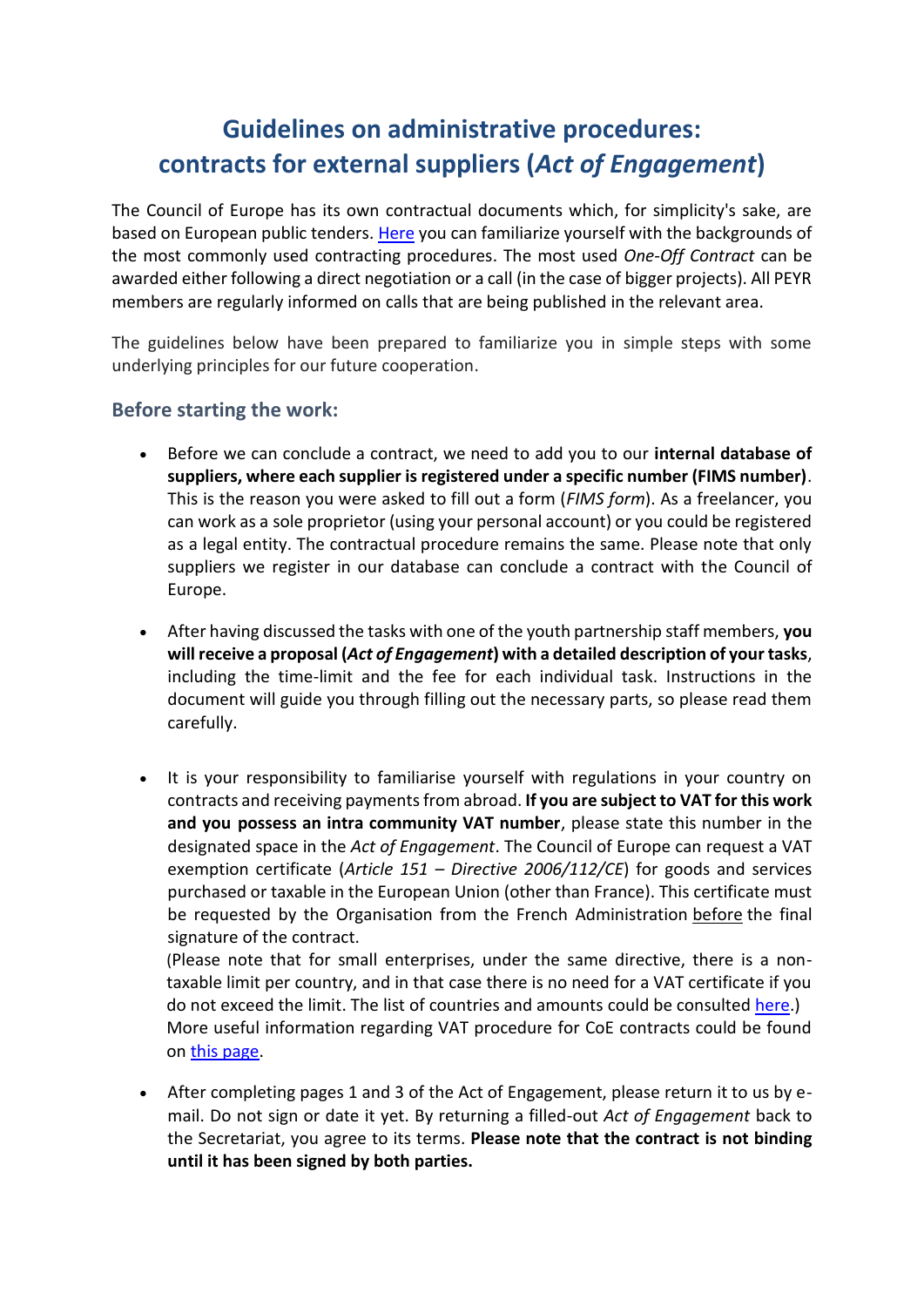- At this stage, the Secretariat starts an internal procedure for signing, which usually takes up to a week.
- **When ready, the** *Act of Engagement* **(now containing an individual contract number, as well as a PO number in the signature part) is sent to you for your signature. In all future correspondence related to administrative follow-up, please state these two numbers.**

You can either insert an electronic version of your signature or print out the document, sign it and send back the scanned version to the Secretariat. Please note that all pages need to reach us attached to one single e-mail.

• The contract (*Act of Engagement*) is then countersigned at our end and a .pdf version containing both parties' signatures is returned to you by e-mail.

## **After completing the work:**

• **Once your tasks have been satisfactory completed and after the time-limit set for completion of the last task, you can submit your invoice to the Secretariat.** Please use a template at the end of this document, or feel free to use your own version. However, the following information needs to be included in every invoice:

Invoiced to: Council of Europe - Partnership between the European Commission and the Council of Europe in the field of youth Avenue de l'Europe, F-67075 Strasbourg-Cedex

Your full name and address

Council of Europe Contract No. (indicated on the first page of your contract) and the PO number (indicated in the signature part)

Date the invoice on the date of submission. This date must be inserted after the last task is completed. Please note that the CoE secretariat is unable to insert this date by hand and the invoice will be invalid without a date being specified.

Insert all the individual tasks, as they are stated in your contract, including the amount to be paid for each task.

TOTAL to be paid (net fixed amount)

• For invoices following the VAT tax exemption procedure, please contact the Secretariat for additional guidance, as these need to fulfil additional requirements.

You are finally also invited to have a look at the Council of Europe's [webpage,](https://www.coe.int/en/web/portal/suppliers-central) where you will find general information for external suppliers. Please always check this page for any information you might need, before contacting the secretariat.